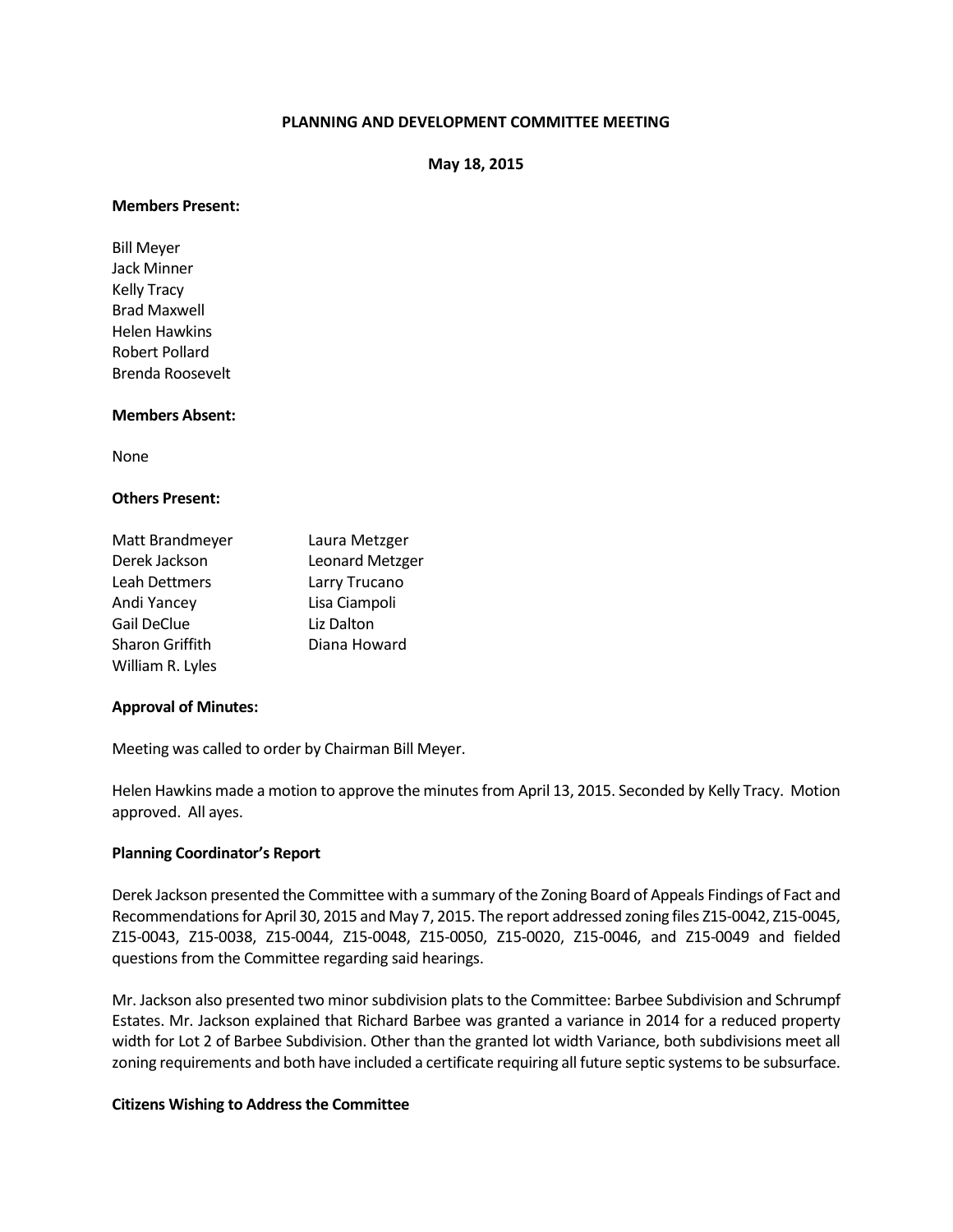Several citizensspoke against the petition of Gail DeClue, zoning file Z15-0021 which was tabled in April 2015. Ms. DeClue's request includes a special use permit in order to raise chickens and goats on the property, a Variance in order to have eleven (11) hens instead of the allowable five (5), a Variance in order to locate a chicken coop 8.5 feet from the east property line instead of the required 20 feet, a Variance in order to locate chicken run 15.75 feet from the east property line instead of the required 20 feet, and a Variance in order to have an accessory building used to shelter horses that will be 19 feet from the east property line instead of the required 50 feet.

Laura Metzger, property owner at 8 Wheat Ridge, addressed the committee in opposition to Ms. DeClue's petition and her request to table the petition for an additional 30 days. Mrs. Metzger provided a handout recounting the timeline of the hearing process. Mrs. Metzger expressed animal welfare concerns and voiced opposition to the Madison County Ordinance regarding horse regulations. Leonard Metzger, property owner at 8 Wheat Ridge, stated that Ms. DeClue's petition would cause adverse visual, noise, and odor impacts on surrounding properties. William Lyles, adjoining property owner to the north at 10 Wheat Ridge, spoke against Ms. DeClue's petition, stating noise and odor concerns and requesting that screening be applied to the rear property line. Diana Howard, 2 Wheatfield Court, also expressed concerns that Ms. DeClue's petition would have a negative impact on property values in the area and stated that the animals cause noise and odor nuisances. Liz Dalton, District 28 County Board Member, also spoke in opposition to Ms. DeClue's petition. Ms. Dalton that Ms. DeClue's petition request is not compatible with the residential character of the subdivision and will deplete property value in the area. Larry Trucano, District 29 County Board Member, recommended denying the Special Use Permit request for goats and chickens and approving the Variance for the accessory building setback for horses provided that Ms. DeClue provide appropriate screening. Gail DeClue spoke in favor of her petition and described the process by which she eliminates manure from the property for odor mitigation.

# **Old Business:**

Brad Maxwell made a motion to separate Z15-0021, the petition of Gail DeClue, into individual requests in order to vote on each item independently. Seconded by Kelly Tracy. Motion approved. Voice vote. All ayes.

Kelly Tracy made a motion to deny the Special Use Permit to raise chickens and goats on the property. Seconded by Jack Minner. Motion approved. Voice vote. All ayes.

Because the Special Use Permit request was denied, the associated Variances for increased hens and reduced coop and run setback distances were automatically denied as well.

Brenda Roosevelt made a motion to approve the Variance for an accessory building used to shelter horses with the condition that the rear property line is screened with evergreen trees. Seconded by Helen Hawkins. Motion approved. Voice vote. All ayes.

### **New Business:**

Jack Minner made a motion to approve Resolutions, Zoning Board of Appeals' Findings of Fact, and Recommendations for April 30, 2015 and May 7, 2015, excepting of Z15-0049. Seconded by Robert Pollard. Motion approved. Voice vote. All ayes.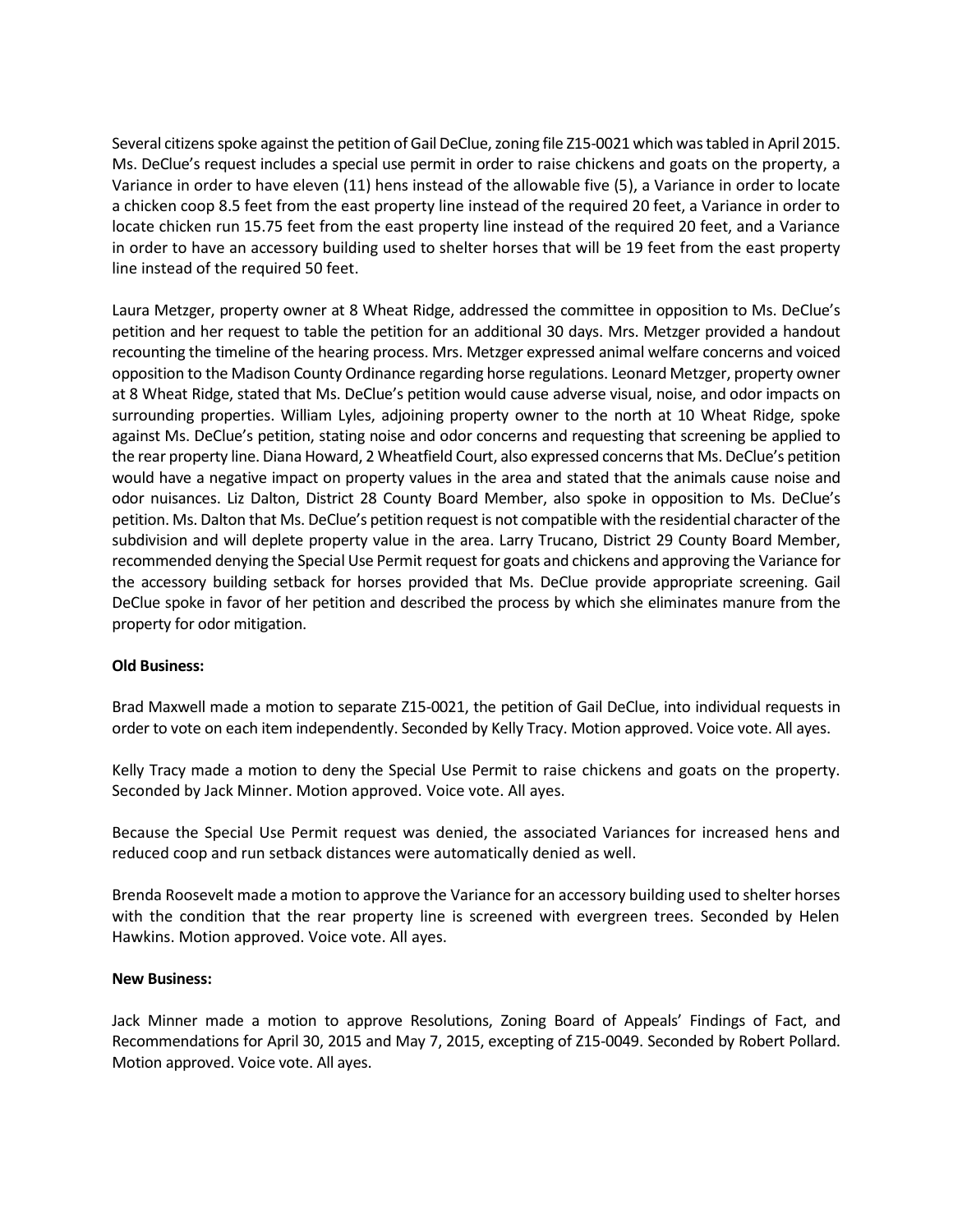Kelly Tracy stated that she would like to discuss zoning file Z15-0049, the petition of Bill, Tim, and Ruby Lowry, requesting to rezone 26.1 acres from "A" Agriculture to "B-3" Highway Business District in order to operate a trailer sales business on site. Ms. Tracy and Brenda Roosevelt expressed concerns that the request is a spot zoning, does not adhere to the comprehensive plan, and is not fitting with the character of the surrounding area.

Robert Pollard stated that he is familiar with the property and that the existing landscape business has operated from that location for approximately 30 years. Mr. Pollard stated that most of the trailer sales transactions will take place online, resulting in very little inventory and customer traffic onsite. Mr. Pollard stated that he does not believe the request would have an adverse impact at the proposed location.

The Committee discussed the permitted uses within "B-3" Highway Business Districts and future implications should the property ever be sold. Staff recommended considering zoning the property to "B- 5" Planned Business District in order to limit the impacts of the proposed mixed uses on adjoining properties. Unlike other Business Districts, "B-5" Districts provide the flexibility to restrict permitted uses and apply conditions to the uses.

The Lowry's decided to withdraw their current petition and will reapply for a "B-5" zoning classification.

Kelly Tracy made a motion to approve Barbee Subdivision – Minor Subdivision Plat. Seconded by Brad Maxwell. Motion approved. Voice vote. All ayes.

Kelly Tracymade a motion to approve Schrumpf Estates – Minor Subdivision Plat. Seconded by Brad Maxwell. Motion approved. Voice vote. All ayes.

Kelly Tracy made a motion to approve the Acceptance of Streets into the Township Highway Maintenance System for Eddie Bern Lane in Jarvis Township. Seconded by Brad Maxwell. Motion approved. Voice vote. All ayes.

Matt Brandmeyer described the contract that the Planning and Development Department has with Oates and Associates for engineering consulting services, explaining that we keep them on retainer to review building and site plans for commercial and large scale developments.

Jack Minner made a motion to approve the purchase order for Oates & Associates Engineering Consulting Services Contract. Seconded by Kelly Tracy. Roll call vote. Motion approved. All ayes.

Matt Brandmeyer explained that the purchase request for the SIUE internship is part of our yearly arrangement with SIUE. Mr. Brandmeyer stated that this request will cover the summer and fall semesters for Crystal Converse, who is embarking on her third semester interning with the Planning and Development Department. Mr. Brandmeyer described the duties Crystal has assumed while being with the department and commended the work she has done.

Kelly Tracy made a motion to approve a Purchase Request for the SIUE Internship Contract for Crystal Converse. Seconded by Robert Pollard. Motion approved. Roll call vote. All ayes.

Brenda Roosevelt made a motion to approve the Purchase Order Report. Seconded by Helen Hawkins. Motion approved. Roll call vote. All ayes.